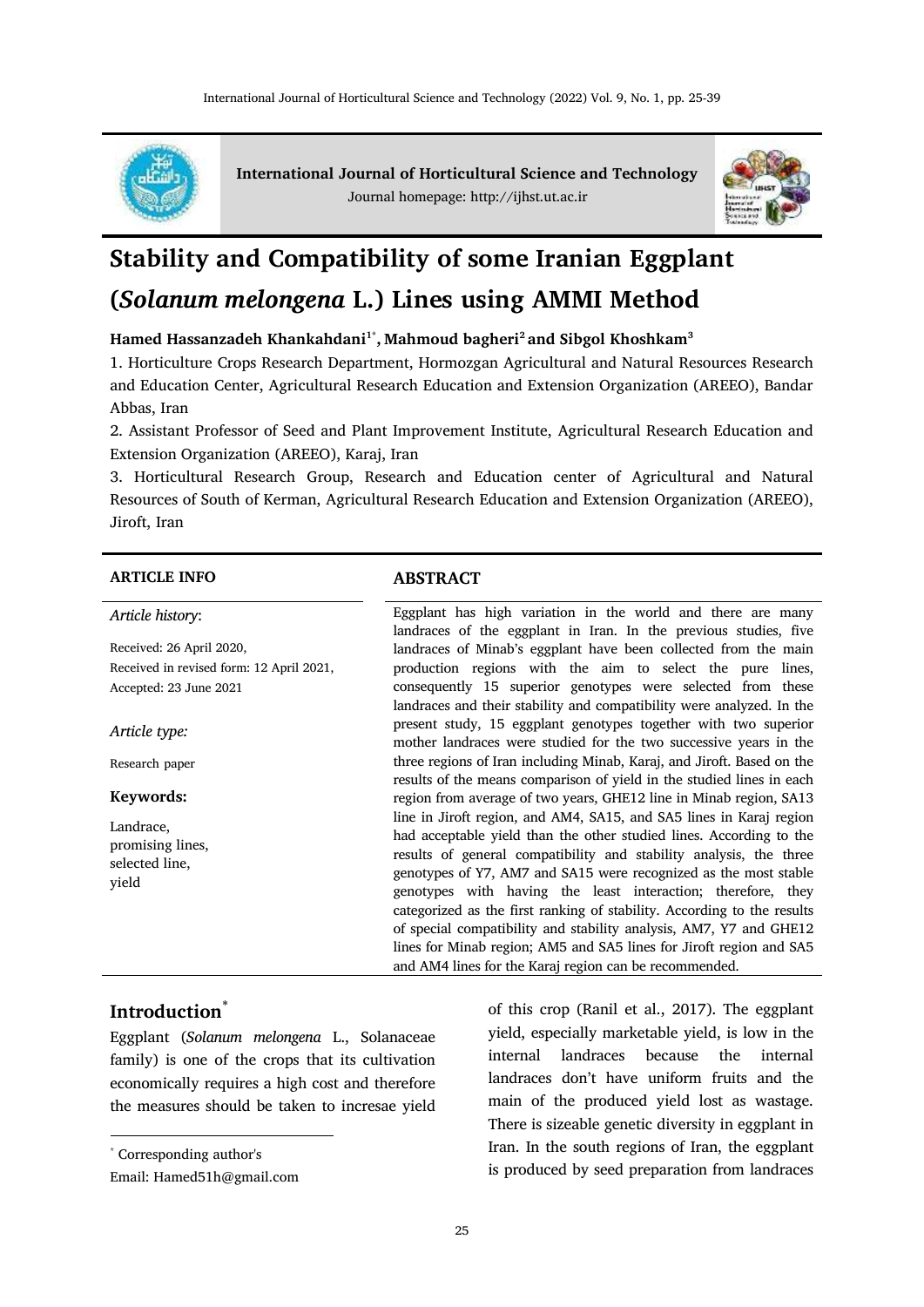but the mother plants are selected without especial accuracy, so that the obtained crop from these landraces doesn't have desirable status in respect of marketability and they can not compete with the top cultivars of the foreign companies. Cultivation of the top cultivars of the foreign companies has been a simple method to enhance the yield for many years, but their seed price is high and sometimes not available. Therefore, planning and performing for breeding research on Iranian eggplant landraces is so necessary and inevitable.

According to the reports of International Breeding Plant Genetic Resources (1985), varietal collections of eggplant landraces were collected from Nepal, Syria, Sudan, Spain, Zaire and Muris island and it seems some countries such as Pakistan, Iran and iraq are among this geographical chain and existence of varietal landraces in the mentioned countries is probable. Landraces of selfpollinated plants are mixture of pure lines, which they are considered valuable germplasms and contain resistance genes against biotic and abiotic stresses (Vojdani, 1993).

Eggplants are species of economic importance mainly in Asian and African countries and widely cultivated in America and Europe. Professional growers consider the necessity of introducing new varieties, particularly hybrids, breeding for very high quality production, in different climatic zones (Sekara et al., 2007; Plazas et al., 2013). Individual selection is used to isolate the desirable lines from the landraces of the selfpollinated vegetables and this method is one of the most effective procedures to using the presence germplasms. Desirable lines and varieties of tomato were introduced with the use of this method (Kalloo, 1988). Individual selection method has been used in the selfpollinated vegetables in USA (Androus, 1963). Ram (2006), recommended the individual selection method to achieve the pure lines in the collected eggplant landraces from farmers fields.

Negi et al. (2000), assessed the genetic diversity among 40 eggplant genotypes using 21 traits and they found the high genetic variation in the some characteristics such as the number of fruit per plant, the yield of fruit in the plant, and the amount of the fruit set; and many of the characteristics showed high heritability (more than 70%). Mohanty (1999), examined 25 eggplant genotypes in terms of the yield, the average of fruit weight, and the number of fruit per plant. He found that phenotypic coefficient of variation (PCV) was higher than genotypic coefficient of variation (GCV) in the all traits. The number of fruits and their weight increased by simple mass selection. Prohens et al. (2007), assessed the phenolic content and sensitivity to browning in an eggplant collection and they observed proper variation to improve alimentary quality and reduction of browning. They reported that may select new varieties with more phenolic content and the moderate degrees of browning by using the present variation in the available eggplants.

Bagheri et al. (2012), in the selection of the pure line from the Iranian landraces of eggplant in the north of Iran, evaluated 36 selective lines from the five Iranian landraces and finally selected the five lines to perform compatibility and stability trials. Kumar et al. (2016), evaluated the different hybrid combinations of eggplant in respect of the fruit yield and reported that the assessed hybrids can be used for commercial utilization. Plazas et al. (2013), selected the eggplant genotypes based on the amount of Chlorogenic acid (an important antioxidant resource).

Generally, the eggplant landraces are valuable germplasms for production especial hybrids with the ability of proper compatibility with the environmental conditions. According to Roudriguez-Buiui et al. (2008) the eggplant hybrids derived from the native parent genotypes can be compete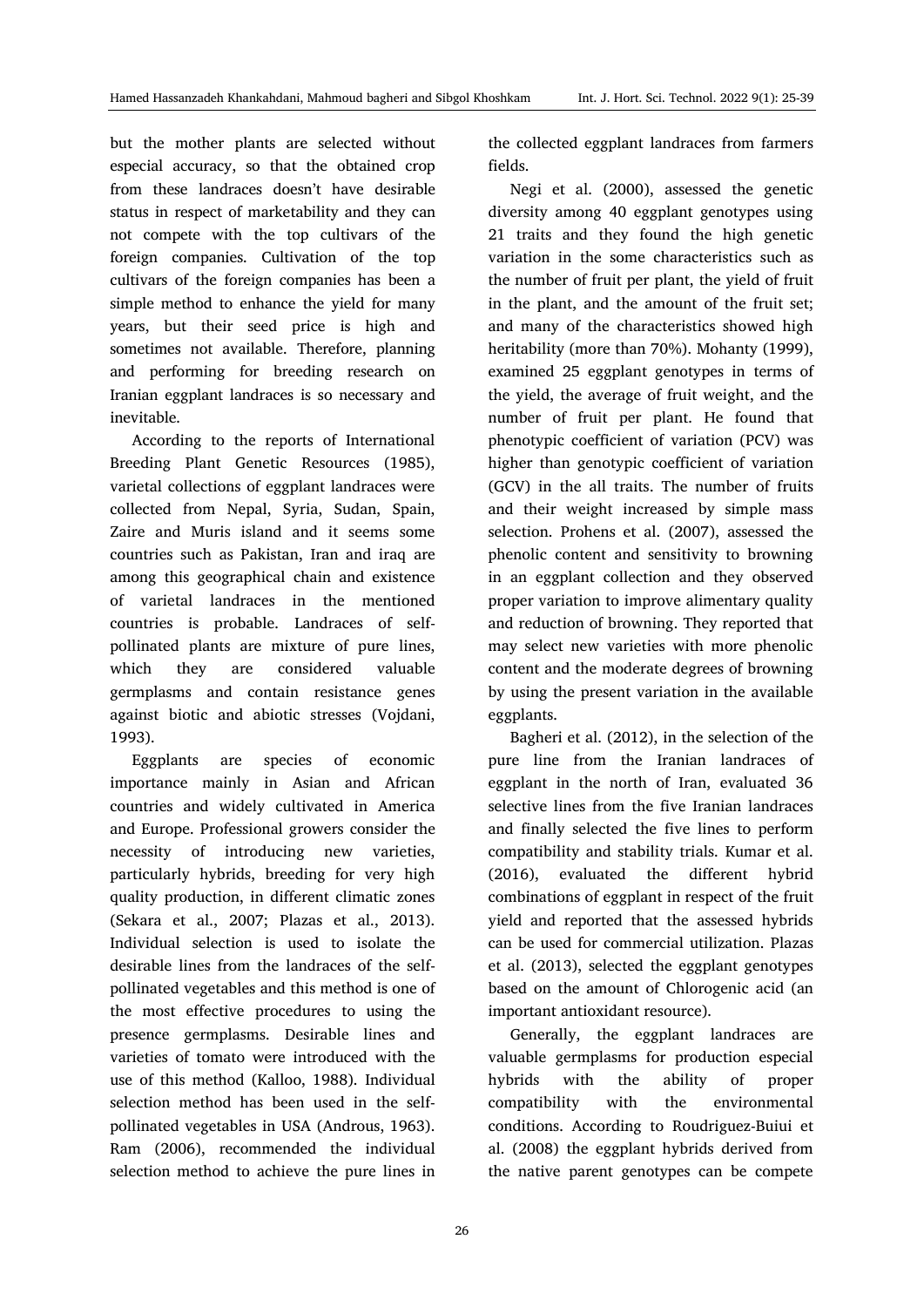with the commercial hybrids in the respect of yield and lead to increase diversity in the fruit type. Oluoch and Chadha (2007) checked the 41 selective eggplant lines in Tanzania in the respect of yield and yield components.

Generally, considerable genetic variability occurs in the landraces of eggplant. These landraces preserved the specific number of important properties in the genetic improvement of eggplant. The landraces may be illustrate the resistance or tolerance to the some biotic stresses. Bagheri et al. (2016), selected 22 superior lines using the stability analysis via AMMI method in the assessment the selective lines from the Iranian eggplant landraces for the future breeding programmes in terms of the yield and qualitative parameters. Yazdi-Samadi et al. (1998), reported that in the experiments to introduce the agricultural varieties, to evaluate compatibility and stability of the desirable genotypes, it is often necessary the genotypes must be evaluated in several regions for several years and the obtained results must be analyzed by combined analysis. Ehdaei (1995), divided the compatibility into two categories: private and general; and stated that if a genotype performs well in one location but is not desirable in another locations, it has the private compatibility and if a genotype has been moderate performance in the most environments but in neither of the environments does it have high performance, it has the general compatibility.

The crop sustainability assessment methods are grouped into 4 categories including variance analysis, regression methods, nonparametric methods and multivariate methods. However, the multivariate methods provide more comprehensive information on the interaction and environmental variability (Crossa, 1990). Among these methods, the AMMI method is important for the studying genotype and environment interactions because this model breaks down the interaction with a powerful statistical method.

Gauch and Zobel (1997), used the AMMI method to take advantage of both the cumulative (variance analysis) and the multiplicative (principal components) models. The AMMI model is a combination of the analysis of variance and the principal component analysis. In this model, the main effects of genotypes and environment are estimated using ordinary variance analysis (main additive effects) and then the interaction between the genotype and environment are analyzed using the principal analysis components (multiplicative Interactions). This method can be used to reduce the number of replicates and thus save the cost of the use more replications (Farshadfar, 1998). The AMMI model improves the accuracy of the crop yield evaluation and the selection of higher-yield genotypes and it is more effective in the identifying highly stable and high-yield genotypes in the multiple environmental trials compared to the other sustainability methods (Gauch, 1992).

Due to the high percentage of selfpollination in the eggplant, it is possible to achieve the varieties with a uniform product and the optimal yield by performing a pure line selection breeding method. Collection and breeding program of Minab's eggplant landraces started in 2013-2014 and five landraces after collection from different regions of Minab, were subjected in a threeyear project to select pure line. After the end of the third year, the top 15 lines were selected from the mentioned landraces (Hasanzadeh Khankahdani, 2016). By reaching this stage, it was necessary to evaluate the compatibility and stability of these lines in order to select and introduce the best superior lines for the susceptible regions as well as the specific superior lines for the specific regions. For this purpose, for the two consecutive years, in the three regions of Minab, Karaj and Jiroft, 15 genotypes of the round eggplant selected from the five local Minab landraces, along with the two superior local mother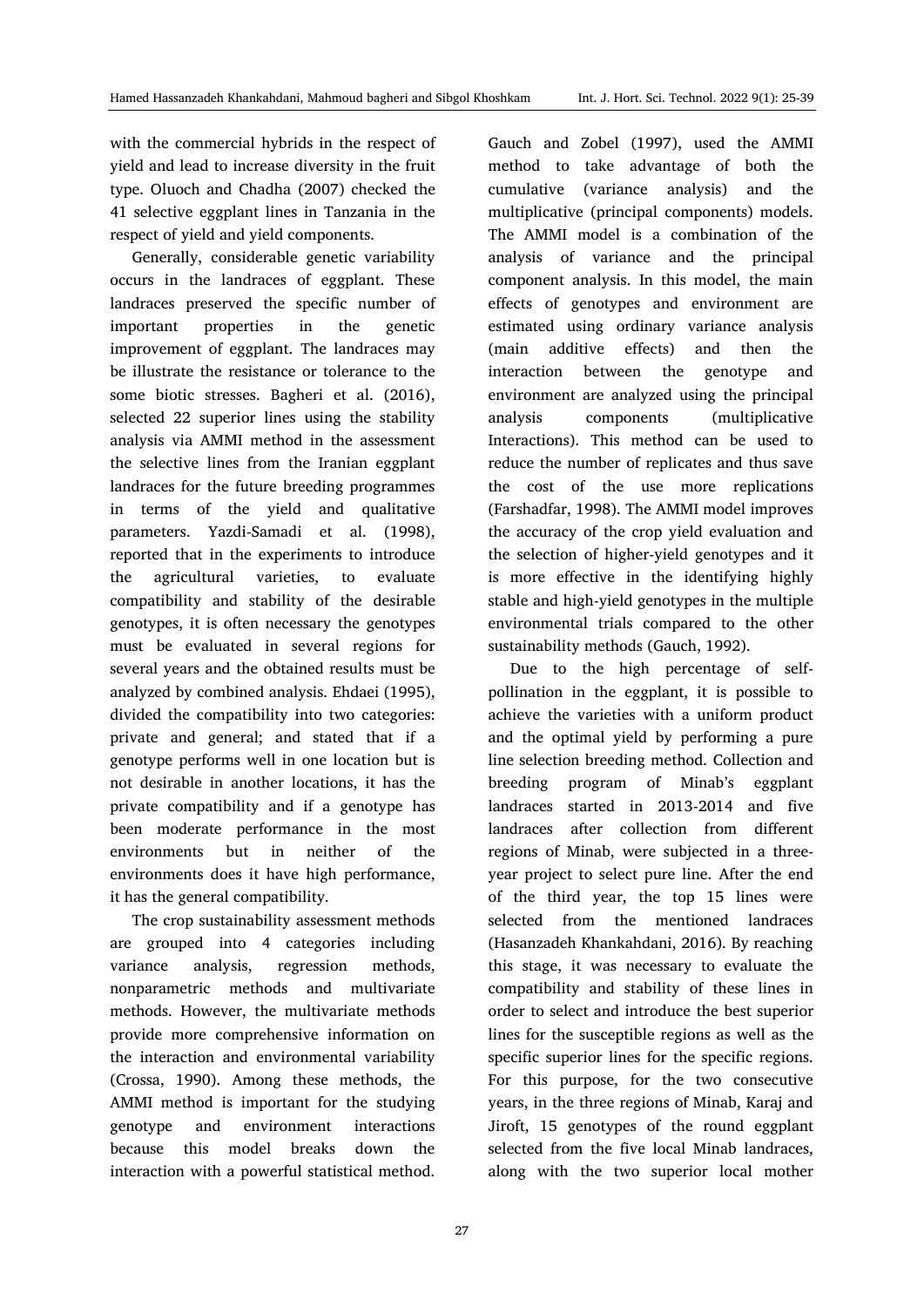masses (in total 17 genotypes) in the different regions and years for the compatibility and stability were studied.

This study was conducted in the three regions with the characteristics listed in Table 1 in the two consecutive years 2016-2017 and 2017- 2018.

# **Materials and Methods**

| <b>Table 1.</b> Geografical and ecological properties of the three studied regions |                                      |                       |          |                           |                           |  |
|------------------------------------------------------------------------------------|--------------------------------------|-----------------------|----------|---------------------------|---------------------------|--|
| Region                                                                             | Latitude                             |                       | Altitude | Minimum                   | Maximum                   |  |
| (Province)                                                                         |                                      | Longitude             | (m)      | temperature $(^{\circ}C)$ | temperature $(^{\circ}C)$ |  |
| Minab                                                                              | $27^{\circ}$ 06' $23^{\prime\prime}$ | $57^{\circ}$ 05' 34"  | 31       | 24.2                      | 34.0                      |  |
| (Hormozgan)                                                                        |                                      |                       |          |                           |                           |  |
| Jiroft                                                                             | $28^{\circ}32'60''$                  | $57^{\circ} 51' 51''$ | 633      | 12.3                      | 33.6                      |  |
| (Kerman)                                                                           |                                      |                       |          |                           |                           |  |
| Karaj                                                                              | $35^{\circ}$ 47' $29''$              | $50^{\circ} 56' 42''$ | 1281     | 8.7                       | 21.1                      |  |
| (Alborz)                                                                           |                                      |                       |          |                           |                           |  |

The seeds of 15 round eggplant genotypes selected from Minab landraces were planted along with two local mother masses (Y and AM) in the nursery in Minab in the mid-July,

Karaj in the March and Jiroft in the mid-December. The lists of the studied genotypes are presented in Tables 2 and 3 and Figure 1.

**Table 2.** The studied eggplant genotypes and native mother masses

| Code | Genotype         | Description                                                                         |
|------|------------------|-------------------------------------------------------------------------------------|
| 1    | Y                | Mother mass- Tiroor region 2 (Yazdani field)                                        |
| 2    | AM               | Mother mass-Domshahr region (Abbasi Musa field)                                     |
| 4    | SAwhite          | Selective single plant in the second year with variegated fruit from SA mother mass |
| 5    | AM <sub>7</sub>  | Selective genotype from AM mother mass [Domshahr region (Abbasi Musa field)]        |
| 6    | AM <sub>6</sub>  | Selective genotype from AM mother mass [Domshahr region (Abbasi Musa field)]        |
| 7    | AM <sub>5</sub>  | Selective genotype from AM mother mass [Domshahr region (Abbasi Musa field)]        |
| 8    | AM <sub>4</sub>  | Selective genotype from AM mother mass [Domshahr region (Abbasi Musa field)]        |
| 9    | $AM_{17}$        | Selective genotype from AM mother mass [Domshahr region (Abbasi Musa field)]        |
| 10   | $Y_{29}$         | Selective genotype from Y mother mass [Tiroor 2 region (Yazdani field)]             |
| 12   | $Y_7$            | Selective genotype from Y mother mass [Tiroor 2 region (Yazdani field)]             |
| 13   | SA <sub>15</sub> | Selective genotype from SA mother mass [Tiroor 1 region (Salari Ali field)]         |
| 14   | SA <sub>13</sub> | Selective genotype from SA mother mass [Tiroor 1 region (Salari Ali field)]         |
| 15   | SA <sub>5</sub>  | Selective genotype from SA mother mass [Tiroor 1 region (Salari Ali field)]         |
| 16   | SA <sub>20</sub> | Selective genotype from SA mother mass [Tiroor 1 region (Salari Ali field)]         |
| 17   | $GHE_{26}$       | Selective genotype from GHE mother mass [Gowarban region (Ghasemi Ebrahim field)]   |
| 18   | $GHE_{25}$       | Selective genotype from GHE mother mass [Gowarban region (Ghasemi Ebrahim field)]   |
| 19   | $GHE_{12}$       | Selective genotype from GHE mother mass [Gowarban region (Ghasemi Ebrahim field)]   |

It should be noted that in the compatibility and stability tests, the evaluation of the selected lines is based on the amount of the yield. In our previous (Hassanzadeh Khankahdani., 2016) the quantitative and qualitative traits of the fruit and other characteristics of each line were examined and the top lines were selected. A summary of morphological features is provided in Table 3.

**Table 3.** Morphological properties of the studied eggplant genotypes and native mother masses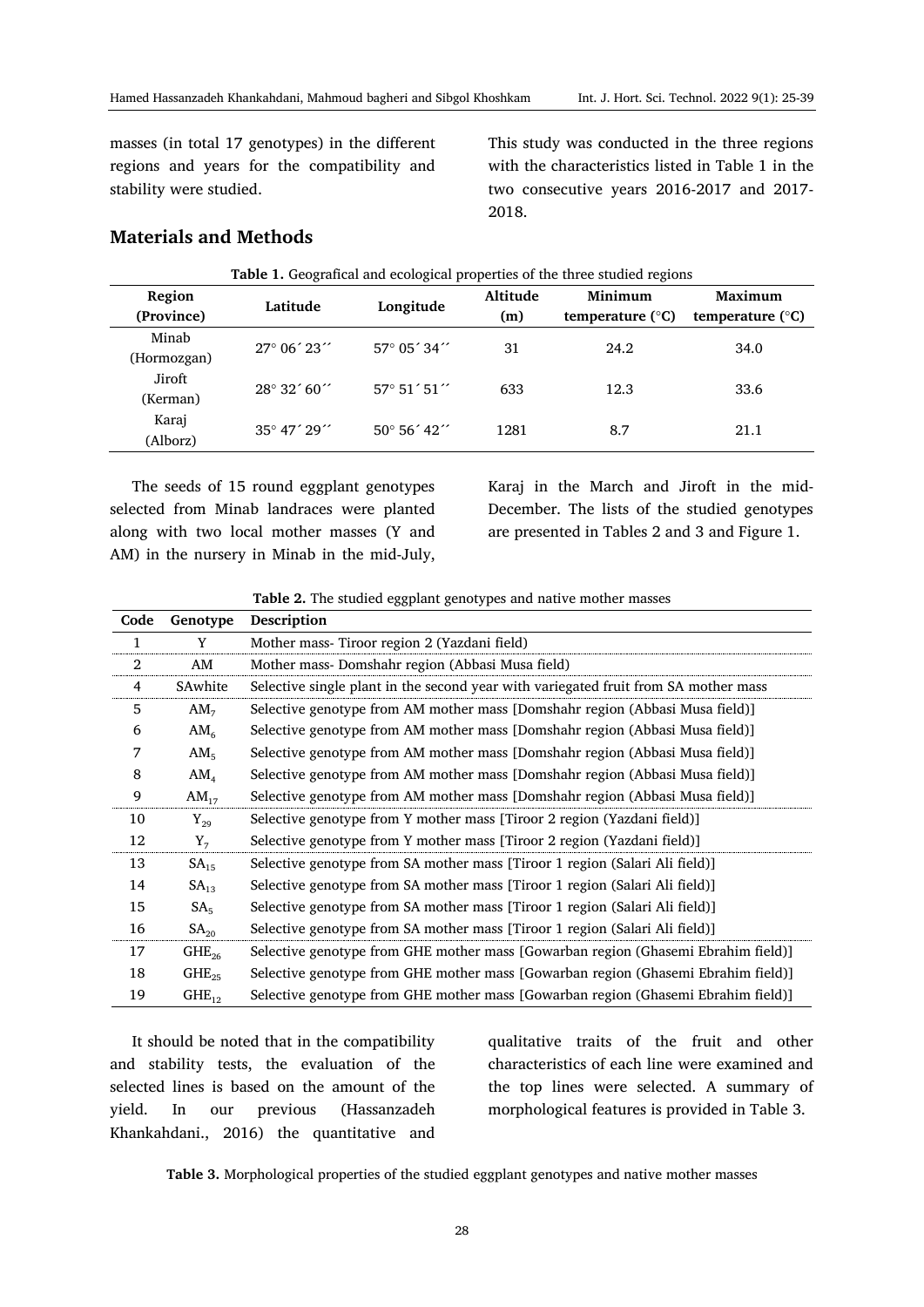Hamed Hassanzadeh Khankahdani, Mahmoud bagheri and Sibgol Khoshkam Int. J. Hort. Sci. Technol. 2022 9(1): 52-39

| Row | <b>Characteristics</b>             | <b>Status</b>                                                                         |
|-----|------------------------------------|---------------------------------------------------------------------------------------|
|     | Plant growth habit                 | Erect in all genotypes                                                                |
| 2   | Stem anthocyanin                   | None in all genotypes                                                                 |
| 3   | Thorny calyx                       | None in $AM_4$ , $SA_{13}$ and $SA_{20}$ genotypes                                    |
| 4   | Calyx anthocyanin                  | Only in $AM_6$ , $AM_4$ , $AM_{17}$ , $SA_{20}$ , $GHE_{26}$ and $GHE_{25}$ genotypes |
| 5   | Below calyx anthocyanin            | None in Y, SAwhite and $SA_{15}$ genotypes                                            |
| 6   | Fruit peel color in ripening stage | dark purple in all genotypes, Streaked in SAwhite                                     |
| 7   | General fruit shape                | Pear-shaped in all genotypes                                                          |
| 8   | Pulp fruit color                   | Whitey in all genotypes                                                               |

The necessary cares was taken in the nursery such as irrigation, fertilization, weed control, and pests (including birds and grasshopper). The main field preparation was done based on the custom of each area including plowing (late of August in Minab, May in Karaj and early January in Jiroft) and double discs perpendicular. Then it was created the furrows with 0.3 m width and 1.5 m distance apart from each other using furrower. The length of each planting line was 7.5 m in each plot and the blocks intervals were 3 m. At the bottom of the furrows, an irrigation strip with 30 cm drop intervals was installed.



SAwhite AM7 AM6 AM5 AM4













 $AM_{17}$   $Y_{29}$   $Y_7$   $SA_{15}$   $SA_{15}$   $SA_{13}$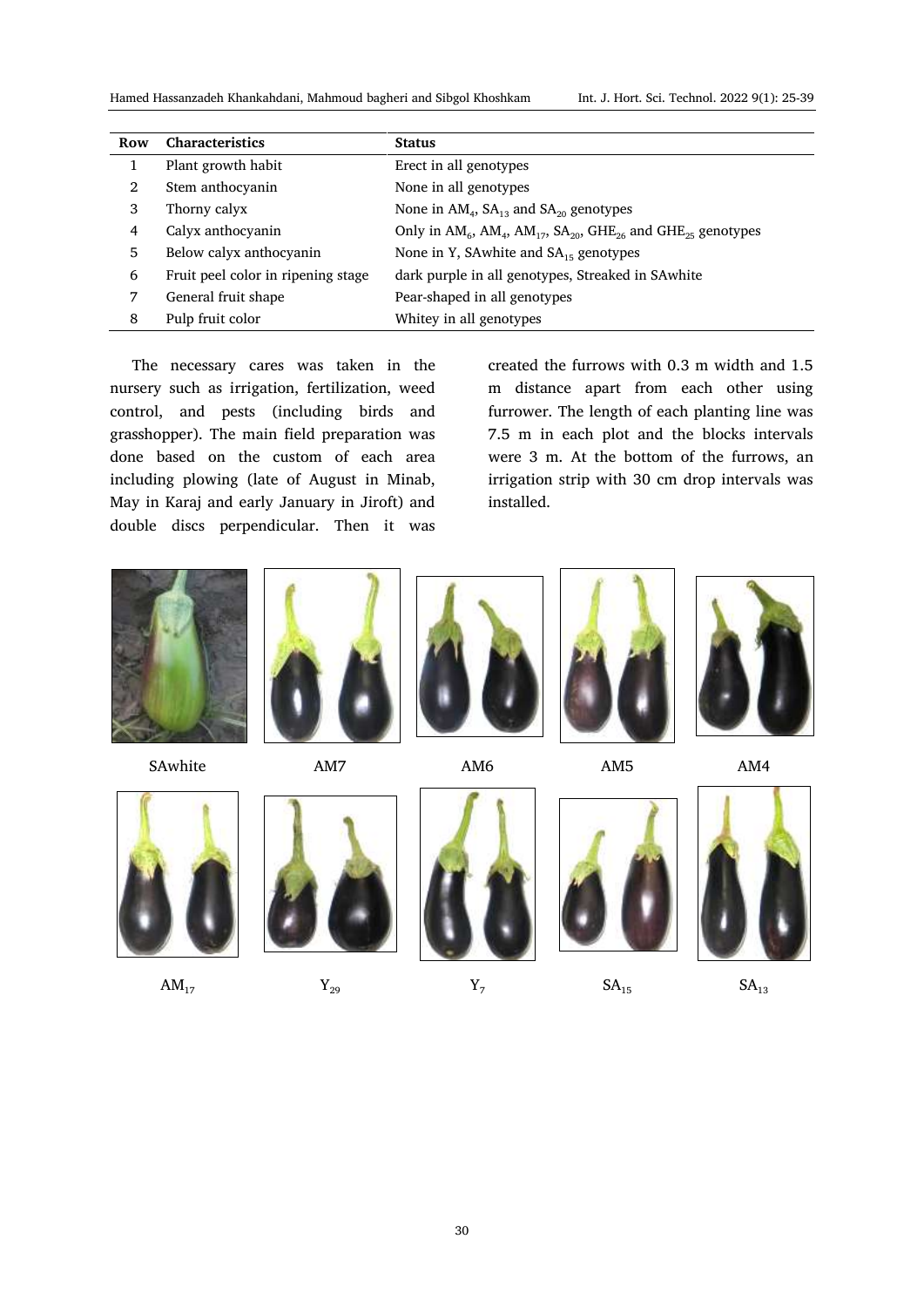

The transplants were planted in the randomized complete block design with the three replications on either side of the furrow as alternate. The transplanting to the main field was done in the Minab region in the late August, in the Karaj region in mid-May, and in the Jiroft region in late January, so that 26 transplants from each genotype in each plot and a total of 78 transplants were planted. During the project, the harvest was recorded in each plot according to the appropriate time of marketing. The first date of harvest time in Minab region was in late November, in Karaj region in late July and in Jiroft region in late April and the harvest continued in Minab region until mid-April, in Karaj region in late September and in Jiroft region in early July.

### *Statistical Analysis*

The Kolmogorov-Smirnov and Shapiro-Wilk tests were utilized using SPSS 20.0 software to evaluate the normality of the recorded data (Park, 2006). After making sure the data were normal, combined analysis of variance was performed using SAS 9.1 software, and the means were compared by PLSD ( $p < 0.05$ ). To evaluate the compatibility of the lines to different regions, AMMI stability analysis was performed and the superior genotypes were selected.

# **Results**

#### *Analysis of variance*

According to the results of the combined analysis of variance in relation to the yield of the studied genotypes, it was no observed significant difference between two years (F value= $0.08<sup>ns</sup>$ ). There was a signifiant difference among the three regions (F value= $43.8^{**}$ ). Furthermore, a significant interaction was observed between year and region (F value=5.29\* ), which showed the difference in the results from the regions in the two years of the experiment. It was observed a significant difference among the eggplant genotypes (F value=4.96<sup>\*\*</sup>). Moreover, there was a significant interaction between the region and eggplant genotypes (F value =  $3.20^{**}$ ), which showed the difference between the eggplant genotypes in the studied regions (Table 4).

**Table 4.** The combined analysis of variance for the yield data of the 17 advanced eggplant genotypes in the three regions including Minab, Karaj and Jiroft during the two successive years

| Source of variation (S.V)   | Degree of freedom (D.F) | Mean of Square (M.S) |  |
|-----------------------------|-------------------------|----------------------|--|
| Year (Y)                    |                         | 6.6 <sup>ns</sup>    |  |
| Region (R)                  |                         | $3474.5$ **          |  |
| Year $\times$ Region (YR)   |                         | $419.6^*$            |  |
| Error                       |                         | 79.3                 |  |
| Eggplant Genotype (G)       | 16                      | $1387**$             |  |
| Year $\times$ Genotype (YG) | 16                      | $17.3$ <sup>ns</sup> |  |
|                             |                         |                      |  |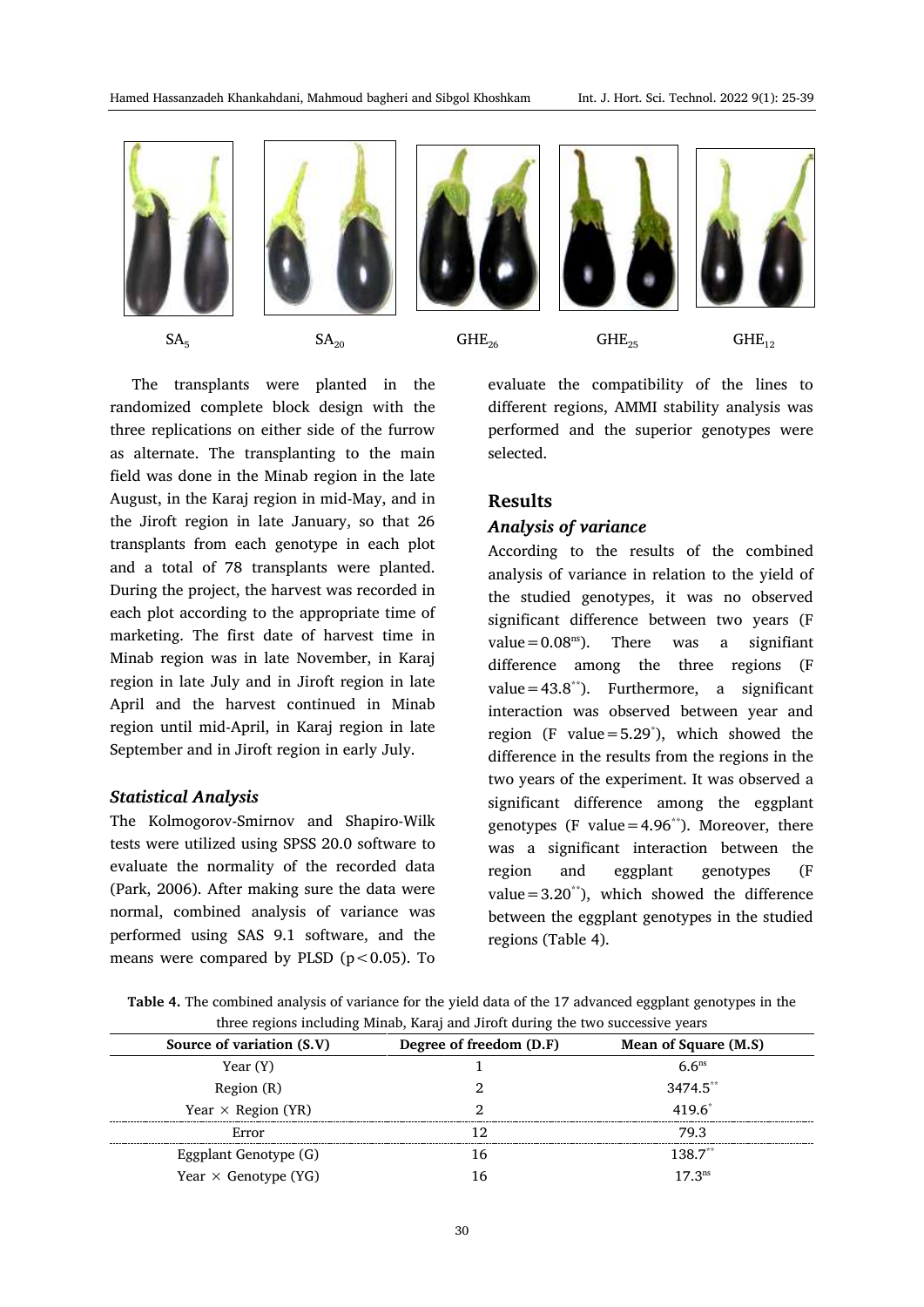| Source of variation (S.V)                    | Degree of freedom (D.F) | Mean of Square (M.S) |
|----------------------------------------------|-------------------------|----------------------|
| Region $\times$ Genotype (RG)                | 32                      | 89.4**               |
| Year $\times$ Region $\times$ Genotype (YRG) | 32                      | 2.3.9 <sup>ns</sup>  |
| Error                                        | 192                     | 27.9                 |
| Total                                        | 305                     | $C V\% = 24.6$       |

 $\text{m}$ Not significant,  $\text{``Significant at p} < 0.05, \text{``Significant at p} < 0.01.$ 

# *The mean comparison of the yield in each region for the two years*

In the assessment of the yield during two years of the experiment in the three regions, in the first year the yield in Minab region was significantly higher than in the other two regions and no significant difference was observed between Jiroft and Karaj regions. In the second year, the yield was highest in Minab region and the lowest in Jiroft region and there was a significant difference among the three regions. Except for the Karaj region, where the yield was significantly higher in the second year than in the first year, there was no significant difference between the two years of the experiment in the Minab and Jiroft regions (Fig. 2).



**Fig. 2.** The yield of eggplant as influenced by the interaction of year and region

# *The mean comparison of the genotype's yield in each region*

Based on the results of the mean comparison of the yield in the studied genotypes in the three regions, the differences between genotypes in each region had no similar trend (Table 5). In Minab region, during the two years of the experiment, Y mother mass with average of 42.36 ton/ha produced the highest yield, followed by  $GHE_{12}$  genotype with 36.51 ton/ha and no significant difference was observed among them. The  $SA<sub>13</sub>$ ,  $SA<sub>20</sub>$ ,  $Y<sub>7</sub>$  and  $AM<sub>7</sub>$  genotypes were in the second statistical

class with 33.07, 32.93, 31.85, and 31.08 ton/ha, respectively. In this respect,  $AM_6$ ,  $Y_{29}$ ,  $GHE_{26}$ ,  $GHE_{25}$ ,  $SA_5$ , SAwhite and  $AM_{17}$ genotypes produced the lowest yield with 21.25, 22.76, 22.89, 23.14, 23.17, 23.73 and 24.41 ton/ha, respectively. Both  $Y_7$  and  $Y_{29}$ genotypes had significantly lower yield than their parent (Y). However, the genotypes derived from AM genotype did not have a significant difference with their parents. In genotypes derived from GHE mother mass, the yield in  $GHE_{12}$  genotype was significantly higher than the other two genotypes  $(GHE_{25})$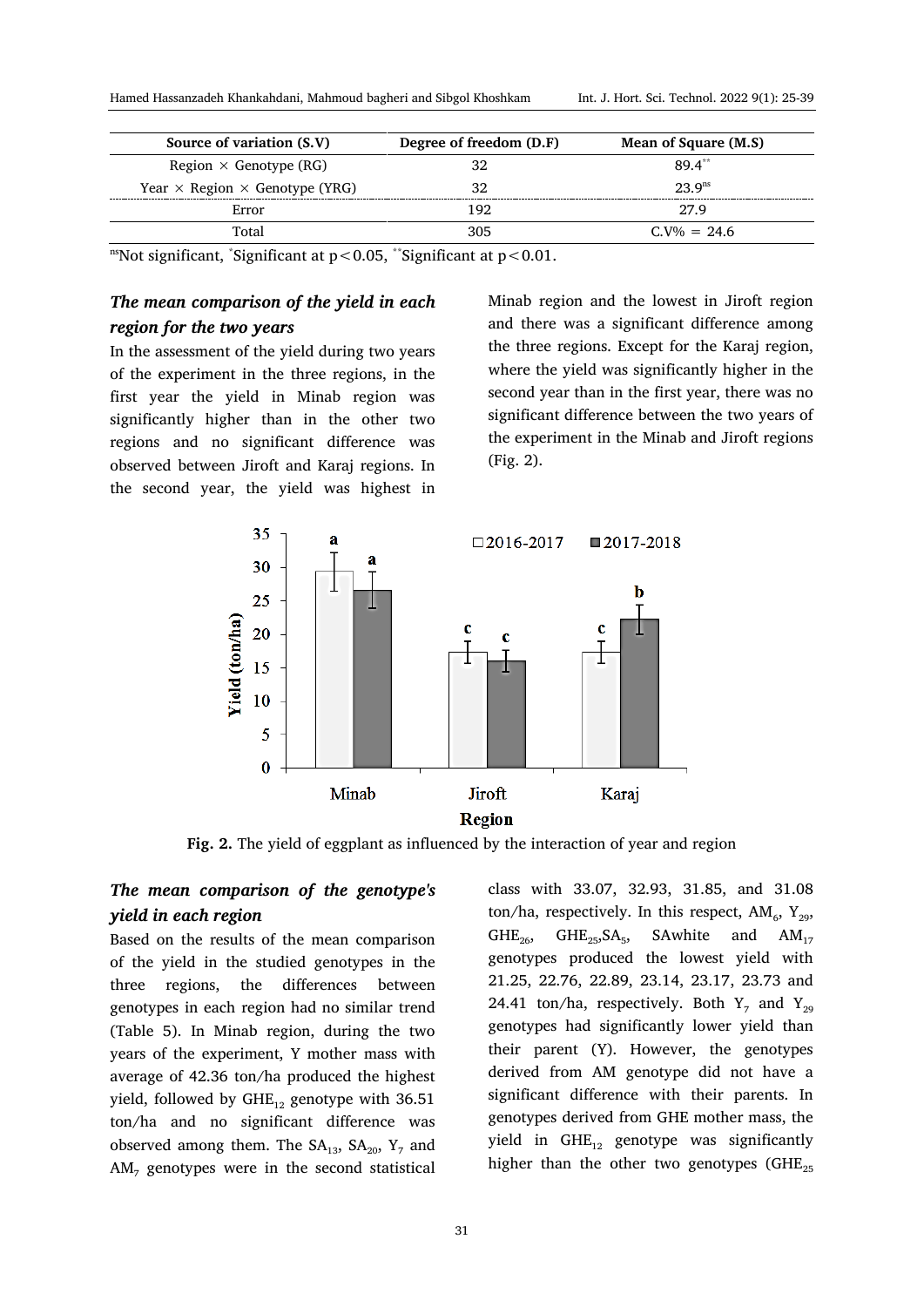and GHE<sub>26</sub>). Among the genotypes derived from SA mother mass, the highest yield was obtained from  $SA<sub>13</sub>$  genotype (33.07 ton/ha) and the lowest yield from  $SA<sub>5</sub>$  genotype (23.17) ton/ha). In this regard, a significant difference was observed between  $SA<sub>13</sub>$  genotype with  $SA<sub>5</sub>$ and  $SA<sub>15</sub>$  genotypes (Table 5).

In Jiroft region, during the two years of the experiment, Y mother mass with average of 22.11 ton/ha produced the highest yield, followed by  $SA<sub>13</sub>$  genotype with 20.60 ton/ha and no significant difference was observed between them. In this region, the difference among many of the genotypes was not significant. The lowest yield was observed in the genotypes of  $SA_{15}$ ,  $Y_{29}$  and  $GHE_{26}$  and AM mother mass with 13.38, 14.02, 14.10 and

14.11 ton/ha, respectively. Similar to the Minab region, in Jiroft region also both  $Y_7$  and  $Y_{29}$  genotypes had significantly lower yield than their parent (Y). However, the yield of genotypes derived from AM mother mass were non-significantly higher than their parents. In genotypes derived from GHE mother mass, the yield in  $GHE_{12}$  genotype was higher than the other two genotypes (GHE<sub>25</sub> and GHE<sub>26</sub>) but there was no significant difference among the three genotypes. Among the genotypes derived from SA mother mass, the highest yield was obtained from  $SA<sub>13</sub>$  genotype (20.60 ton/ha) and the lowest yield from  $SA<sub>15</sub>$  genotype (13.38 ton/ha). In this regard, only significant difference was observed between  $SA<sub>13</sub>$  and  $SA<sub>15</sub>$ genotypes (Table 5).

| and karaj, Iran           |                        |                         |                         |         |          |
|---------------------------|------------------------|-------------------------|-------------------------|---------|----------|
| Region                    | Minab                  | Jiroft                  |                         | F value | P value  |
| <b>Eggplant genotypes</b> |                        |                         | Karaj                   |         |          |
| v                         | $42.36^{aA}$           | $22.11^{ab}$            | 17.47 <sup>cdeB</sup>   | 37.6    | < 0.0001 |
| AM                        | $26.44$ <sup>deA</sup> | $14.11^{cB}$            | 21.02 <sup>bcdA</sup>   | 8.21    | 0.0004   |
| SAwhite                   | $23.73^{eA}$           | $17.14$ <sup>abcB</sup> | 19.98 <sub>bcdeAB</sub> | 2.35    | 0.0442   |
|                           |                        |                         |                         |         |          |

AM<sub>7</sub> 31.08<sup>bcdA</sup> 16.56<sup>abcB</sup> 17.25<sup>cdeB</sup> 14.41 <0.0001 AM<sup>6</sup> 21.25**eA** 15.10**bcB** 15.88**deAB** 2.41 0.0428

**Table 5.** Comparison among the yield of the eggplant genotypes in three regions of Minab, Jiroft

| AM <sub>5</sub>  | $26.70$ <sup>deA</sup> | $19.39$ <sub>abcB</sub> | $14.87e^{B}$           | 7.65 | 0.0006   |
|------------------|------------------------|-------------------------|------------------------|------|----------|
| AM <sub>4</sub>  | $26.18$ <sub>deA</sub> | $18.78$ <sup>abcB</sup> | $28.08^{aA}$           | 5.19 | 0.0064   |
| $AM_{17}$        | $24.41^{eA}$           | $14.61$ <sub>bcB</sub>  | 21.13 <sup>bcdA</sup>  | 5.35 | 0.0055   |
| $Y_{29}$         | $22.76^{eA}$           | $14.02^{cB}$            | $16.65$ deB            | 4.31 | 0.0147   |
| $Y_7$            | 31.85 <sup>bcdA</sup>  | $16.06$ <sub>bcB</sub>  | $20.07$ bcdeB          | 14.5 | < 0.0001 |
| SA <sub>15</sub> | $26.99$ cdeA           | $13.38^{cB}$            | $24.02^{abA}$          | 11.0 | < 0.0001 |
| SA <sub>13</sub> | 33.07bA                | $20.60$ <sup>abB</sup>  | 21.00 <sup>bcdB</sup>  | 10.8 | < 0.0001 |
| SA <sub>5</sub>  | $23.17^{eA}$           | $18.96$ <sup>abcA</sup> | 24.05 <sup>aba</sup>   | 1.59 | 0.2064   |
| SA <sub>20</sub> | 32.93 <sup>bcA</sup>   | $15.79$ bcC             | $22.93$ abcB           | 15.9 | < 0.0001 |
| $GHE_{26}$       | $22.89^{eA}$           | $14.10^{cB}$            | $15.60$ <sup>deB</sup> | 4.75 | 0.0097   |
| $GHE_{25}$       | $23.14^{eA}$           | $15.69$ <sub>bcB</sub>  | $18.47$ bcdeAB         | 3.04 | 0.0401   |
| $GHE_{12}$       | $36.51$ abA            | $17.10$ abcB            | 17.40 <sub>cdeB</sub>  | 26.6 | < 0.0001 |
| F value          | 7.23                   | 2.37                    | 2.76                   |      |          |
| P value          | < 0.0001               | 0.0442                  | 0.0005                 |      |          |

Means having same small letters in each column (for comparing genotypes in each region) and the means having same capital in each row (for comparing regions in each genotype) are not significantly different according to PLSD ( $p < 0.05$ ).

In Karaj region, during the two years of the experiment,  $AM<sub>4</sub>$  genotype with average of 28.08 ton/ha produced the highest yield, followed by  $SA<sub>5</sub>$ ,  $SA<sub>15</sub>$  and  $SA<sub>20</sub>$  genotypes with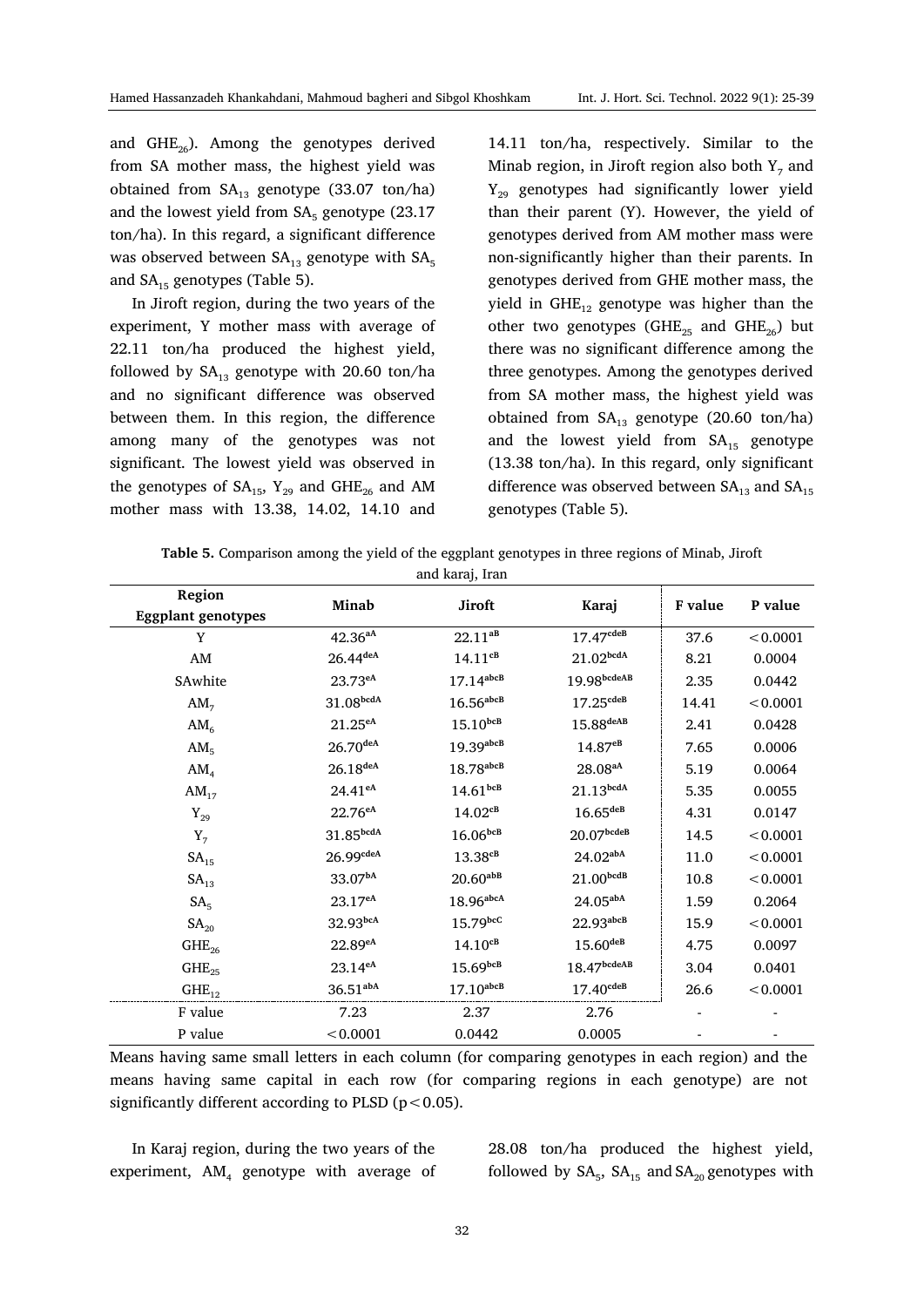24.05, 24.02 and 22.93 ton/ha, respectively, and no significant difference was observed among them. The lowest yield was observed in the genotypes of  $AM_5$ ,  $GHE_{26}$ ,  $AM_6$  and  $Y_{29}$  with 14.87, 15.60, 15.88 and 16.65 ton/ha, respectively. In this region both  $Y_7$  and  $Y_{29}$ genotypes had no significant difference with their parent (Y). In the genotypes derived from AM mother mass only the yield of  $AM<sub>4</sub>$ genotype was significantly higher than its parents. In genotypes derived from GHE mother mass, the yield in  $GHE_{25}$  genotype was higher than the other two genotypes  $(GHE_{12})$ and  $GHE_{26}$ ) but there was no significant difference among the three genotypes. Among the genotypes derived from SA mother mass, the highest yield was obtained from  $SA<sub>5</sub>$ genotype (24.05 ton/ha) and the lowest yield from SAwhite genotype (19.98 ton/ha) but it was no observed significant difference between these genotypes (Table 5).

Comparing the mean yield of each eggplant genotype in the three studied regions indicated that the yield of  $SA<sub>5</sub>$  genotype in Karaj, Minab and Jiroft were 24.05, 23.17 and 18.96 ton/ha, respectively and were not significantly different. In the  $AM<sub>4</sub>$  genotype, average yield in the Karaj and Minab regions were 28.08 and 26.18 ton/ha, respectively and there was no significant difference between these two genotypes, but the yield of this genotype in both mentioned regions was significantly higher than that of Jiroft region (18.78 ton/ha). In the other genotypes and two mothe mass, the average yield in the Minab region was higher than the other two regions. In  $SA_{20}$  genotype, there was a significant difference between

average yield of three regions (Table 5).

# *Stability analysis by AMMI method*

According to the biplot diagram (Fig. 3), the yield against the first component  $(AMMI<sub>1</sub>)$ model), genotype  $7 \, (AM<sub>5</sub>)$ , and then the three genotypes 12  $(Y_7)$ , 5  $(AM_7)$  and 13  $(SA_{15})$  with having the lowest interaction, the most stable genotypes were identified, so they were ranked first in term of stability. However, genotype 7  $(AM<sub>5</sub>)$  was lower in yields  $(20.317 \text{ ton/ha})$ than overall mean (21.267 ton/ha), but the next three genotypes  $[12 (Y_7), 5 (AM_7)$  and 13  $(SA_{15})$ ] were higher in yield than total average (22.659, 21.629 and 21.462 ton/ha, respectively). Therefore,  $Y_7$ ,  $AM_7$  and  $SA_{15}$ genotypes have high selectivity. Genotypes 1 (Y), 8  $(AM_4)$  and 19  $(GHE_{12})$  exhibited the least stability with the highest level of interaction (Fig. 3). The highest average yield was in Minab region (27.967 ton/ha) and the lowest average yield was in Jiroft region (16.676 ton/ha).

In this model, genotypes that are closer to the AMMI biplot center have less genotypeenvironment interaction and are more generally stable, so would be recommended for most regions. In contrast, far-centered genotypes have private stability (Gucci and Zubel, 1997). Therefore, genotype  $7 \, (\text{AM}_5)$  and then three genotypes including 12  $(Y_7)$ , 5  $(AM_7)$  and 13  $(SA_{15})$  are considered as stable genotypes and the latter three genotypes  $(Y_7, Y_8, Z_9)$  $AM_7$ , and  $SA_{15}$ ) with the suitable yield are introduced and these genotypes are recommended for all tested regions.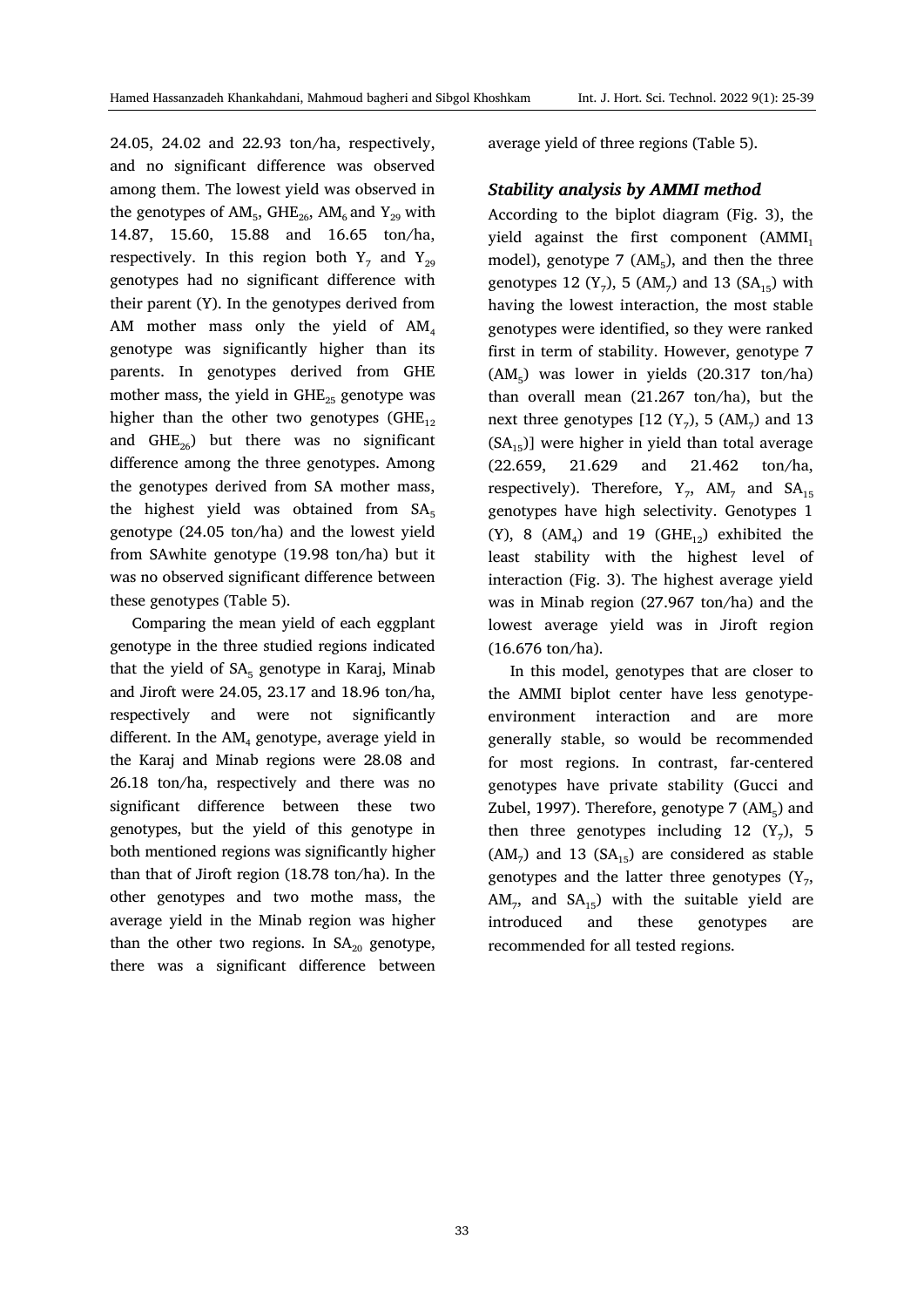

**Fig. 3.** Two-faced graph showing the mean of the eggplant genotypes yield, environments and their main components (AMMI1 model) during two years. [(Red numbers 1, 2: the first and second years in Karaj region; 3, 4: the first and second years in Jiroft region; 5, 6: the first and second years in Minab region); (Blue numbers: Eggplant genotypes code according to Table 2)].

In order to investigate the private compatibility of the genotypes with the studied regions, the AMMI2 model was used, which was generated by plotting the first two principal components (Factor 1 & Factor 2). In this biplot, genotypes 15  $(SA_5)$  and 8  $(AM_4)$  in Karaj region, genotype 7  $(AM<sub>5</sub>)$  and 15  $(SA<sub>5</sub>)$  in Jiroft region, and genotypes 5, 12, and 19  $(AM_7, Y_7$  and  $GHE_{12}$ , respectively) in Minab region were identified as the superior genotypes for each region. In other words,

these genotypes showed the best response in each studied regions and were highly compatible with these regions (Fig. 4). Based on the results of the AMMI test and also according to the yield per genotype in each region, generally, genotypes  $15$  (SA<sub>5</sub>) and 8  $(AM_4)$  for Karaj region, genotypes 7  $(AM_5)$  and 15  $(SA<sub>5</sub>)$  for Jiroft region and genotypes 5, 12 and 19 ( $AM_7$ ,  $Y_7$ , and  $GHE_{12}$ , respectively) for Minab region are recommended.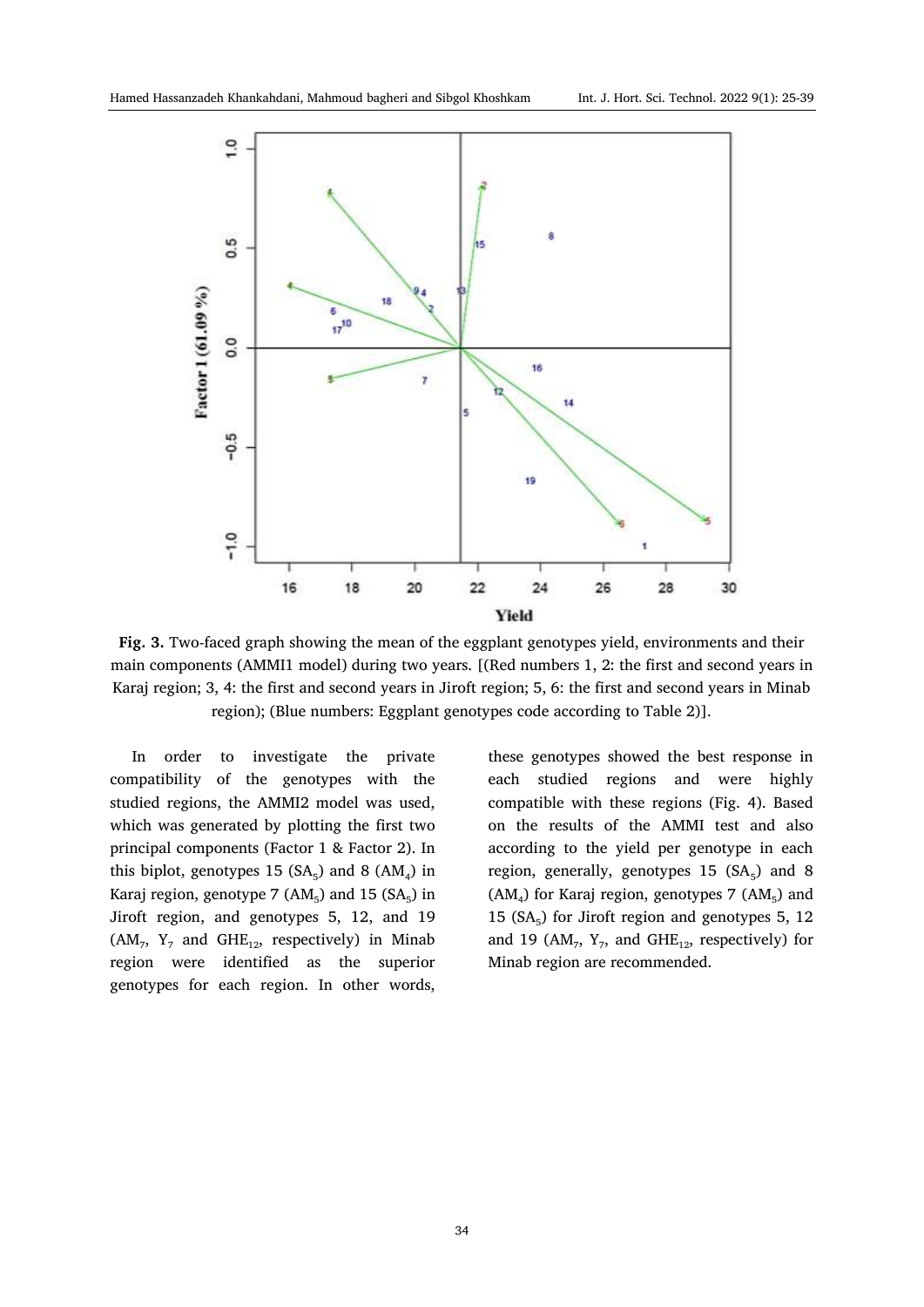

**Fig. 4.** Two-faced graph based on the AMMI2 model. [(Red numbers 1, 2: the first and second years in Karaj region; 3, 4: the first and second years in Jiroft region; 5, 6: the first and second years in Minab region); (Blue numbers: Eggplant genotypes code according to Table 2)].

### **Discussion**

Since the crop cultivars show different responses under different environmental conditions and therefore it is inferred that there are usually interactions between genotype and environment, therefore, for the controlling these environmental effects, the compatibility testing of the genotypes should be performed during many years in the different places (Hashemi et al., 2018). For analyzing the regional yield comparison experimental data, the statistical methods such as GGE biplot, AMMI and principal components analysis (PCA) are used to determine the stability and compatibility of the genotypes based on the analysis of singular value decomposition (SVD) (Gauch, 2006). For example, GGE biplot and AMMI model has been used in the recent years as a powerful analytical tool for the studying genotypeenvironment interactions (Yan and Kang,

compared to other genotypes. However, based on the compatibility and stability analysis,  $AM_{7}$ ,  $Y_{7}$  and  $GHE_{12}$  genotypes for Minab region,  $AM<sub>5</sub>$  and  $SA<sub>5</sub>$  genotypes for Jiroft region, and  $SA<sub>5</sub>$  and  $AM<sub>4</sub>$  genotypes for Karaj region are

assessment of stability.

2003). The AMMI method is an efficient method with the graphical interpretation capability based on one and two main components and the ability to be interpreted by its parameters (Shadpour et al., 2010). In a study of the interaction between genotype and environment in corn hybrids, Albert (2004) compared the different methods of the stability analysis, but finally introduced the AMMI model as the most suitable method for the

Based on the results of our study,  $GHE_{12}$ genotype in Minab region,  $SA<sub>13</sub>$  genotype in Jiroft region and  $AM_4$ ,  $SA_{15}$  and  $SA_5$  genotypes in Karaj region had the acceptable yield

recommended. Therefore, based on the results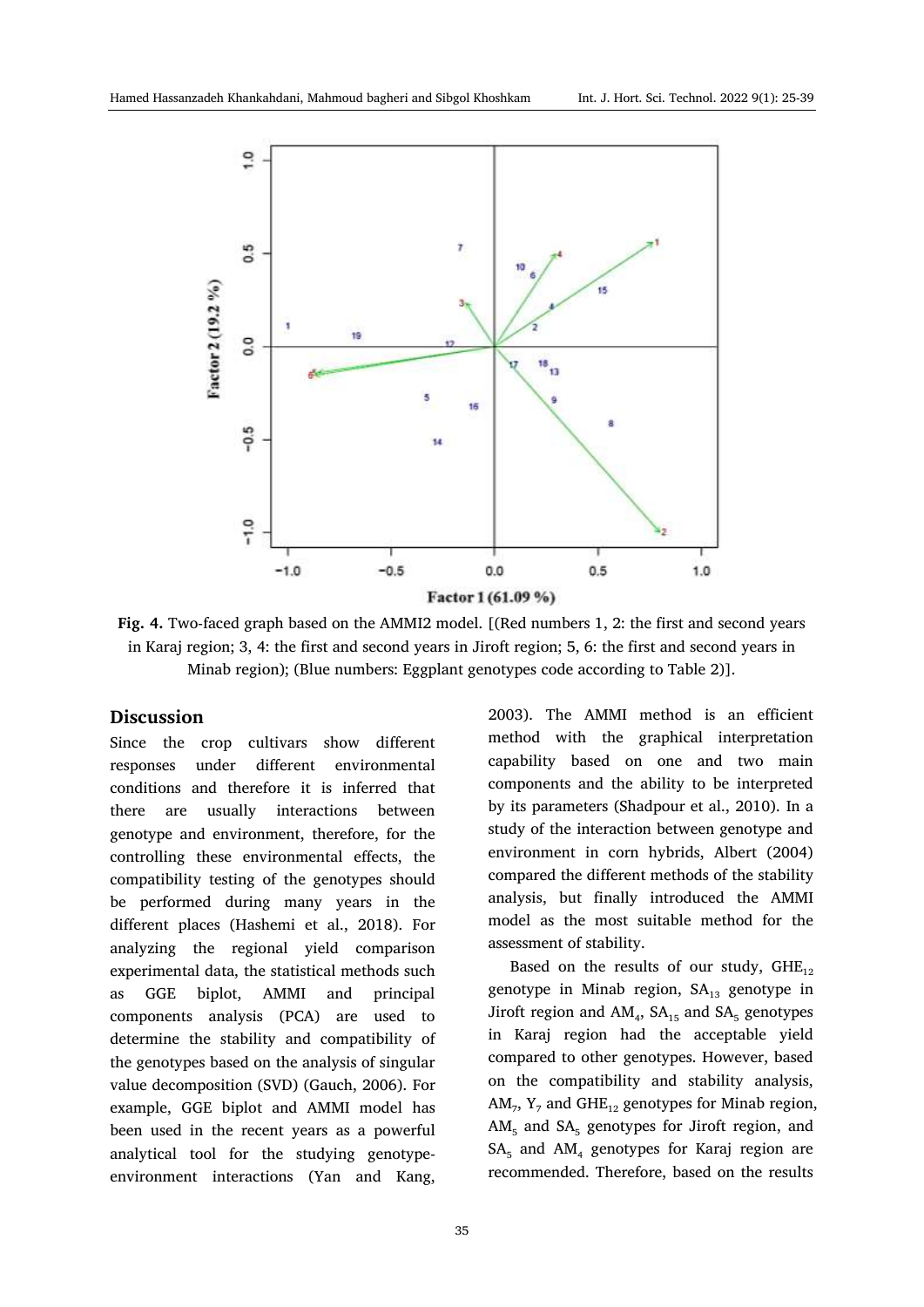of two tests,  $GHE_{12}$  and Y<sub>7</sub> genotypes in Minab region,  $AM<sub>5</sub>$  and  $SA<sub>5</sub>$  genotypes in Jiroft region, and  $SA<sub>5</sub>$  and  $AM<sub>4</sub>$  genotypes in Karaj region are introduced as the promising genotypes.

In this direction, Bagheri et al. (2016), using the results of AMMI stability assay, selected 22 long eggplant genotypes in a threeyear experiment for the breeding programs. Also, Keshavarz (2018), determined the general stability of 12 long pepper genotypes and their private stability for the different regions of the Iran using GGE Biplot and AMMI analysis. The AMMI stability analysis has been used in the recent years by many researchers for the various crops that these include the crops such as Soybean (Soltan Mohamadi et al., 2017), tobacco (Sadeghi and Samizadeh, 2011), durum wheat (Sadeghzadeh et al., 2018), bread wheat (Bigonah-Hamlabadi et al., 2012; cotton (Damavandi-Kamali et al., 2011) and barley (Koocheki et al., 2012; Ansari Maleki et al., 2009), in which using AMMI method, the stability and compatibility of these genotypes were determined generally and privately with respect to the amount of production yield. Evaluation of vegetables landraces in different parts of the world is one of the most important measures to identify and preserve rich genetic resources. Crop landraces have been used widely in breeding work and are always thought to harbor valuable traits lost among cultivated varieties and the exploitation of such traits increases research findings and knowledge of the genetic variability which facilitates breeding for wider geographic adaptability (Hanson et al., 2007). Tembe et al. (2018) assessed the African tomato landraces based on morphological and horticultural traits and found that the variation observed among tomato landraces provides a potential source of genetic diversity for tomato crop improvement. Gholizadegan and Seifi (2020) tested different molecular markers for screening some Iranian muskmelon landraces for resistance against *Fusarium* wilt disease and they reported that Eyvankey and Mashhadi landraces can be used by muskmelon breeders to enhance resistance to *Fusarium* wilt in muskmelon. Shoorideh et al. (2016) in assessing the potential of Iranian Chicory genotypes for industrial application found that the first step to enrich the genetic basis of root chicory for industrial chicory breeding program is to find biannual chicory genotypes which are resistant to bolting since all inulin fractions were affected adversely by this important characteristic. Other studies evaluated the vegetables landraces to achieve the superior genetic resources, such as eggplant accessions (Gramazio et al., 2019, Taher et al., 2017), tomato (Manzano et al., 2015; Sousaraei et al., 2021) and lettuce (Missio et al., 2018).

# **Conclusion**

Based on the results of the general compatibility, the three genotypes including  $Y_7$ , AM<sub>7</sub> and SA<sub>15</sub> were identified as the most stable genotypes with the least amount of the interaction, so they had the first rank of the stability and high selectivity. Y,  $AM_4$  and  $GHE_{12}$  genotypes showed the lowest stability with the highest interaction. In general, according to the results of the private stability, GHE<sub>12</sub> and Y<sub>7</sub> genotypes in Minab region,  $AM<sub>5</sub>$  and  $SA<sub>5</sub>$  genotypes in Jiroft region and  $SA<sub>5</sub>$  and  $AM<sub>4</sub>$  genotypes in Karaj region are introduced as the promising genotypes. Accordingly, the promising genotypes can be evaluated in the researchextension experiments under the field conditions for the cultivar selection.

# **Acknowledgment**

This study was funded by Agricultural Research, Education and Extension Organization (AREEO). We thank our coworkers in AREEO.

# **Conflict of interest**

The authors indicate no conflict of interest for this work.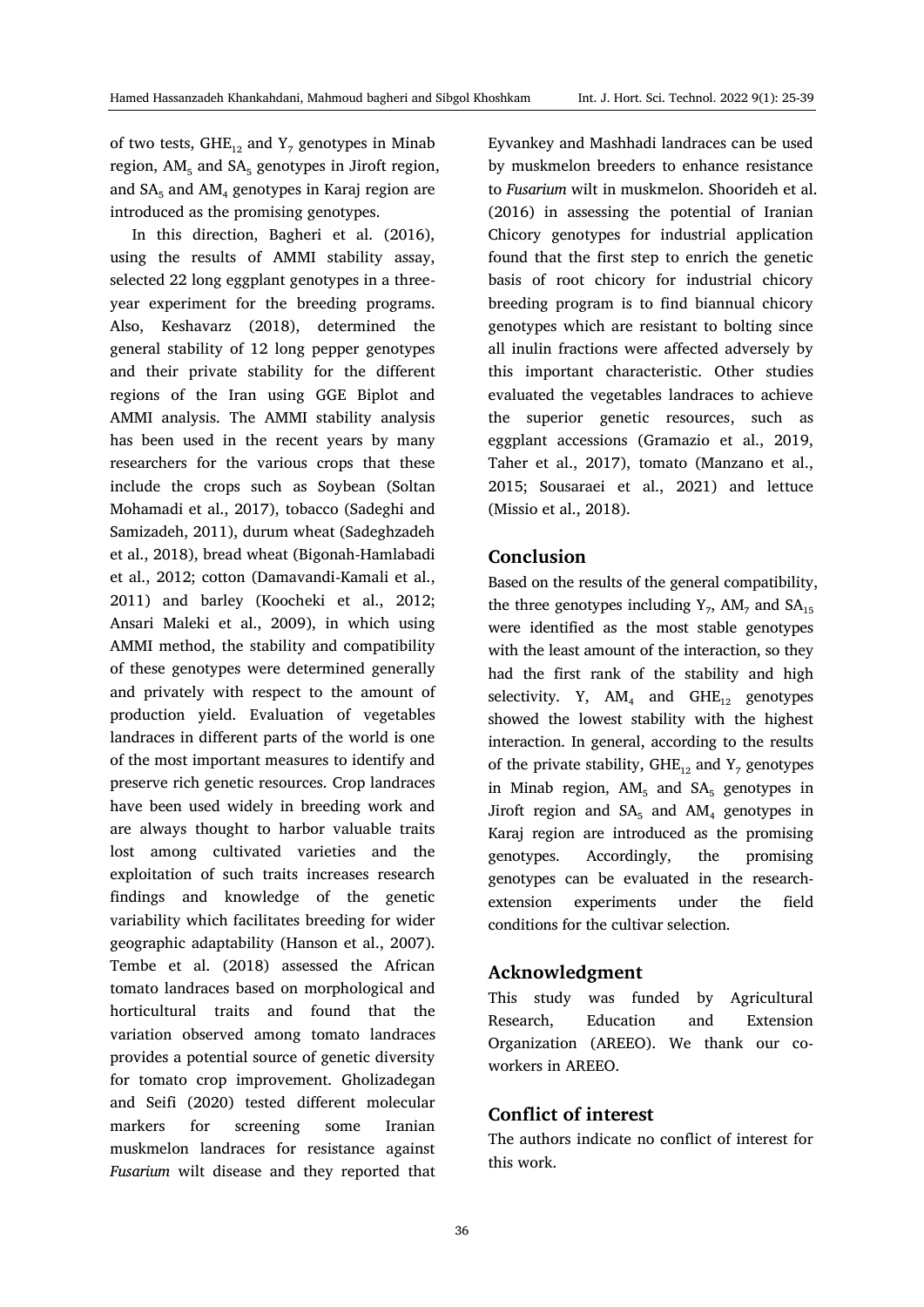# **References**

Albert M.J.A. 2004. A comparison of statistical methods to describe genotype  $\times$  environment interaction and yield stability in multi-location maize trials. M.Sc. Thesis, Department of Plant Science, the University of the Free State, Bloemfontein, 96 p.

Andrus C.F. 1963. Plant breeding system. Euphytica, 12 (205).

Ansari Maleki Y, Jaafarzadeh J, Vaezi B, Hosseinpoir T, Ghasemi M. 2009. Study on adaptability and grain yield stability of barley genotypes in warm rain-fed areas. Journal of Seed and Plant Breeding 25-1(2), 297-313. (In Persian)

Bagheri M, Amoli N, Rohani S. 2012. The pure line selection from Iranian eggplant landrace germplasm. International Journal of Agricultural and Crop Science 21(4), 1607-1613.

Bagheri M, Keshavarz S, Kakhki A. 2016. Evaluation of selected lines from eggplant (*Solanum melongena*  L.) landraces. Journal of Seed and Plant Breeding 32-1(2), 165-180. (In Persian)

Bigonah Hamlabadi H. 2012. Yield stability of promising lines of winter and facultative wheat in different climate of Iran. African Journal of Agricultural Research 7(15), 2304-2311.

Crossa J. 1990. Statistical analysis of multiplications trials. Advance Agronomy 44, 55-85.

Damavandi-Kamali S, Babaeian Jelodar N, Aalishah A. 2011. Evaluation of stability and compatibility of the yield of cotton varieties based on one-variable parametric and non-parametric methods and AMMI model. Iranian Journal of Crops Sciences 42(2), 397-407. (In Persian)

Ehdaei B. 1995. Plant breeding. Barsava Publication, Mashhad. (In Persian)

Farshadfar A. 1998. Quantitative genetic application in plant breeding.  $1<sup>st</sup>$  Edition. Taghbostan Publications. (In Persian)

Gauch H.G, Zobel R.W. 1997. Identifying megaenvironments and targeting genotypes. Crop Science 31, 311-326.

Gauch H.G. 1992. Statistical analysis of regional yield trials: AMMI analysis of factorial designs. Available http://www.cabdirect.org/abstracts/19931643324.ht m.

Gauch H.G. 2006. Statistical analysis of yield trials by AMMI and GGE. Crop Science 46, 1488-1500.

Gholizadegan A, Seifi A. 2020. Screening some Iranian Muskmelon Landraces for Resistance Against Fusarium Wilt Disease using Molecular Markers. International Journal of Horticultural Science and Technology 7(3), 227-233.

Gramazio P, Chatziefstratiou E, Petropoulos C, Chioti V, Mylona P, Kapotis G, Vilanova S, Prohens J, Papasotiropoulos V. 2019. Multi-level characterization of eggplant accessions from Greek islands and the mainland contributes to the enhancement and conservation of this germplasm and reveals a large diversity and signatures of differentiation between both origins. Agronomy 9(887), 1-20.

Hanson P.M, Sitathani K, Sadashiva A.T, Yang R.Y. 2007. Performance of *Solanum habrochaites* LA1777 introgression line hybrids for marketable tomato fruit yield in Asia. Euphytica 158, 167-178.

Hashemi A, Nematzadeh G.A, Oladi M, Afkhami Ghadi A, Gholizadeh Ghara A. 2018. Study of rapeseed (*Brassica napus*) promising genotypes adaptation in different regions of Mazandaran. Journal of Crop Breeding 10(28), 119-124. (In Persian)

Hassanzadeh Khankahdani H. 2016. Selection of superior lines from eggplant landraces of Minab, Hormozgan, Iran. Final Report of Research Project, Seed and Plant Institute, AREEO, 30 p. (In Persian)

International Board for Plant Genetic Resource. 1985. IBPGR Annual report. IBPGR, Rome, 27.

Kalloo G. 1988. Vegetable breeding. CRC Press, Inc, USA, 587-598.

Keshavarz S. 2018. Study the compatibility and stability of the advanced lines of Iranian native pepper in various climates. Final Report of Research Project, Seed and Plant Institute, 50 p. (In Persian)

Koocheki A.R, Sorkhi B, Eslamzadeh Hesari M.R. 2012. Study on stability of elite barley (*Hordeum vulgar* L.) genotypes for cold regions of Iran using AMMI method. Cereal Research 2(4), 249-261. (In Persian)

Kumar S.R, Arumugam T, Ulaganathan V. 2016. Genetic diversity in eggplant germplasm by principal component analysis. SABRAO Journal of Breeding and Genetics 48(2), 162-171.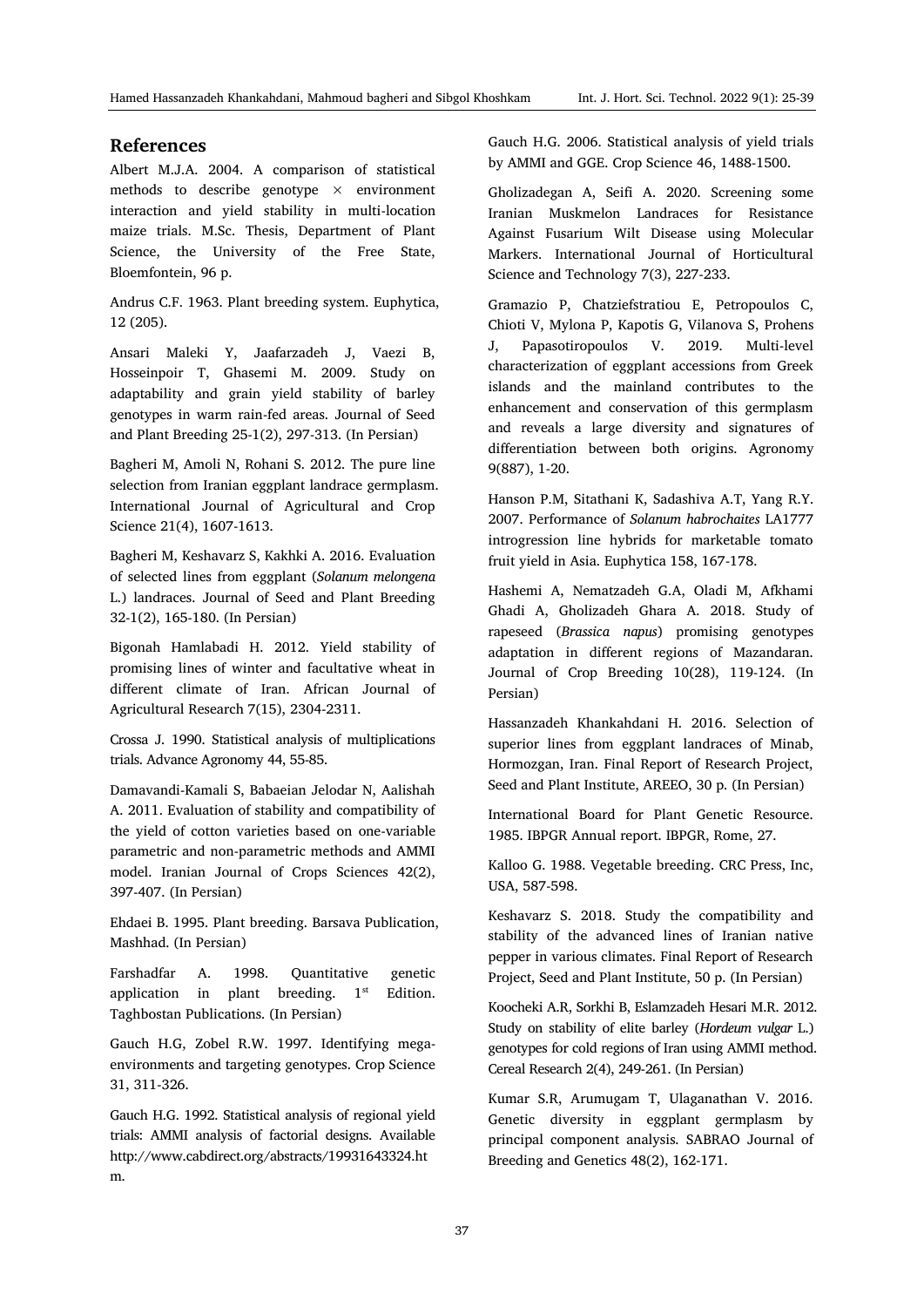Manzano S, Navarro P, Martínez C, Megías Z.M, Rebolloso M.M, Jamilena M. 2015. Evaluation of fruit quality in tomato landraces under organic greenhouse conditions. In Proceeding of II International Symposium on Horticulture in Europe, Acta Horticulturae, 1099, ISHS. pp. 645-652.

Missio J.C, Rivera A, Figàs M.R, Casanova C, Camí B, Soler S, Simó J. 2018. A comparison of landraces vs. modern varieties of lettuce in organic farming during the winter in the Mediterranean area: an approach considering the viewpoints of breeders, consumers, and farmers. Frontiers in Plant Science 9(1491), 1-15.

Mohanty B.K. 1999. Genetic variability, character association and path analysis in brinjal. Progressive Horticulture 31(12), 23-28.

Negi A.C, Baswand K.S, Avtar S, Sanwal S.K, Batra B.R, Singh A. 2000. Studies on genetic variability and heritability in brinjal (*Solanum melongena* L.) under high temperature conditions. Journal of Horticultural Sciences 29(34), 205-206.

Oluoch M.O, Chadha M.L. 2007. Evaluation of African eggplant for yield and quality characteristics. Acta Horticulture 752-51, 303-306.

Park H.M. 2006. Univariate analysis and normality test using SAS, STATA, and SPSS. The Trustees of Indiana University, 38 p.

Plazas M, López-Gresa M.P, Vilanova S, Torres C, Hurtado M, Gramazio P, Andújar I, Herráiz F.J, Bellés J.M, Prohens J. 2013. Diversity and relationships in key traits for functional and apparent quality in a collection eggplant: fruit phenolics content, antioxidant activity, polyphenol oxidase activity, and browning. Journal of Agricultural and Food Chemistry 61, 8871-8879.

Prohens J, Rodríguez-Burruezo A, Raigón M, Nuez F. 2007. Total phenolic concentration and browning susceptibility in a collection of different varietal types and hybrids of eggplant: Implications for breeding for higher nutritional quality and reduced browning. Journal of American Society of Horticultural Science 132(5), 638-646.

Ram H.H. 2006. Vegetable breeding, principles and practices. Oscar Publication, 188.

Ranil R.H.G, Prohens J, Aubriot X, Niran HML, Plazas M, Fonseka RM, Vilanova S, Fonseka HH, Gramazio P, Knapp S. 2017. *Solanum insanum* L.

(subgenus *Leptostemonum* Bitter, Solanaceae), the neglected wild progenitor of eggplant (*S. melongena* L.): a review of taxonomy, characteristics and uses aimed at its enhancement for improved eggplant breeding. Genetic Resources and Crop Evolution 64, 1707-1722.

Rodríguez-Burruezo A, Prohens J, Nuez F. 2008. Performance of hybrids between local varieties of eggplant (*Solanum melongena*) and its relation to the mean of parents and to morphological and genetic distances among parents. European Journal of Horticultural Science 73(2), 76-83.

Sadeghi S.M, Samizadeh H. 2011. Evaluation of yield stability of Virginia tobacco hybrids using stability parameters and pattern analysis via AMMI model. Electronic Journal of Crop Production 4(2), 103-119. (In Persian)

Sadeghzadeh B, Mohammadi R, Ahmadi H, Abedi Asl G, Ahmadi M, Mohammadfam M, Bahrami N, Khaledian M, Naseri A. 2018. Assessment of stability and compatibility the seed yield of durum wheat lines under non-irrigated conditions using GGE biplot and AMMI model. Environmental Stresses in Crop Sciences 11(2), 241-260. (In Persian)

Sekara A, Cebula S, Kunicki E. 2007. Cultivated eggplants-origin, breeding objectives and genetic resources, a review. Folia Horticulturae 19, 97-114.

Shadpour S, Peyghambari S.A, Mohammadi A, Shoaie Deylami M, Jahromi M.H.M, Mahdavi R. 2010. Study of genotype  $\times$  environment interaction and yield stability of tobacco genotypes using AMMI and Tai analysis. Journal of Crops Breeding 2(5), 78-90.

Shoorideh H, Peighambari S.A, Omidi M, Naghavi M.R, Maroufi A. 2016. Assessing potential of Iranian Chicory genotypes for industrial application. International Journal of Horticultural Science and Technology 3(1), 59-68.

Soltan Mohamadi S, Peyghambri S.A, Babaei H.R. 2017. Study the adaptability and yield sustainability of soybean genotypes in four regions of Iran. Iranian Journal of Crop Sciences 48(2), 389-397. (In Persian).

Sousaraei N, Mashayekhi K, Mousavizadeh S.J, Akbarpour V, Medina J, Aliniaeifard S. 2021. Screening of tomato landraces for drought tolerance